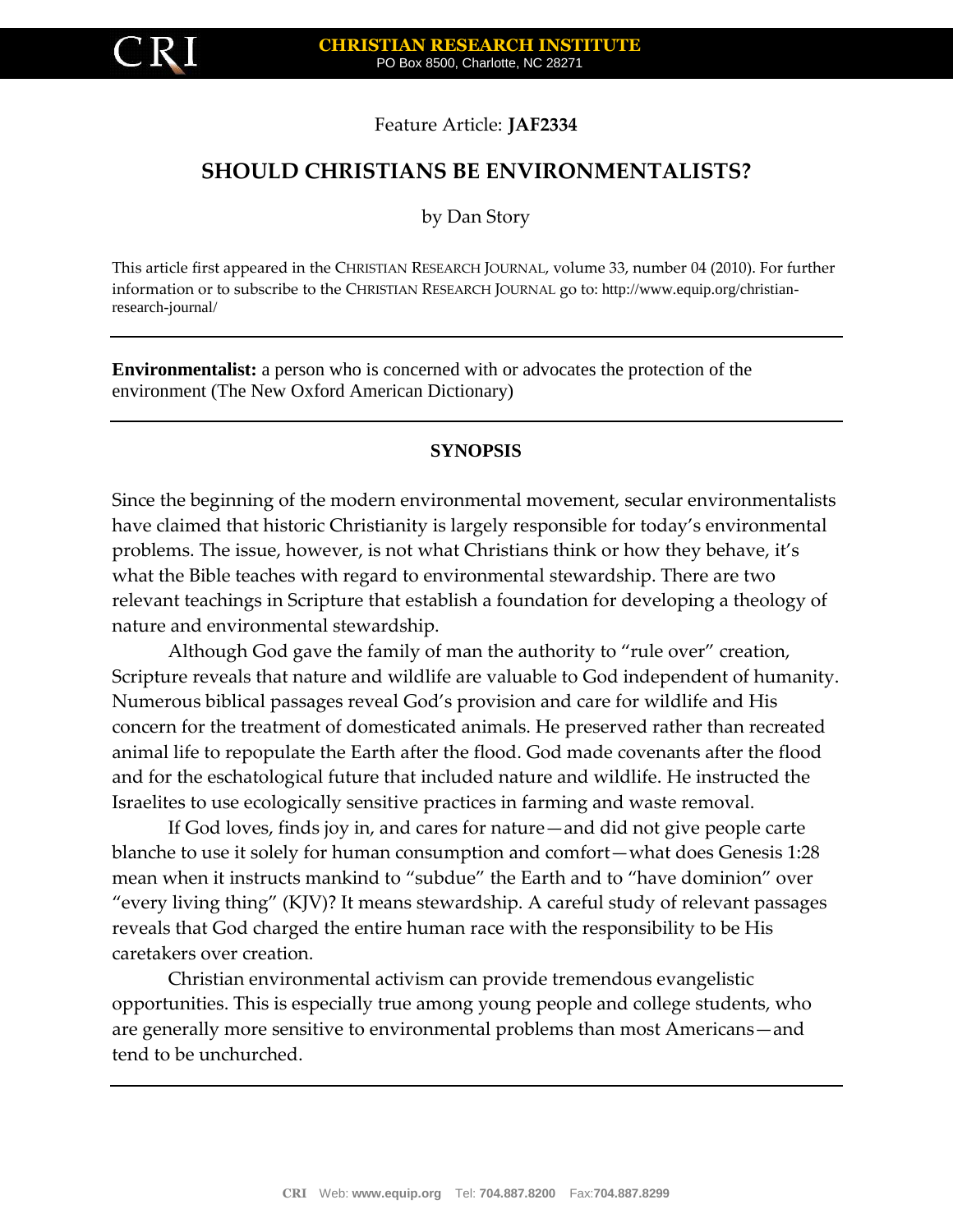Since the early 1960s, secular environmentalists have claimed that historic Christianity, as a world and life view, is largely responsible for today's environmental problems.<sup>1</sup> In particular, they claim Genesis 1:28 grants the human race full authority to exploit and abuse nature with little regard for other life forms and natural objects. Unfortunately, many Christians have reinforced this perception by their apathy toward environmental issues and assumption that "environmentalism" is the agenda of political liberalism.

I've had several recent conversations with a Christian friend over various environmental issues that illustrate this. His response is always predictable: disdain. He is so programmed by the antienvironmental party line that any alleged environmental problem is merely a fabrication of the liberal imagination. To him all environmentalists are far-left, tree-hugging radicals who oppose any economic development that may even slightly damage nature or threaten wildlife. And that's all there is to it.

It is true that there *are* overzealous environmental advocates and laws that defy common sense—in fact some are patently absurd. A case in point was reported in a San Diego newspaper. Apparently, the city of Encinitas, north of San Diego, wanted to obtain a permit to transport sand from a construction project to one of the city's narrow beaches—not an unreasonable request. But the project required approval from the U.S. Environmental Protection Agency, U.S. Army Corps of Engineers, U.S. Fish and Wildlife Service, California State Lands Commission, California Coastal Commission, two other state departments, and the San Diego Association of Governments—a total of eight separate agencies!<sup>2</sup> It's no wonder practical-minded people sometimes get frustrated with governmental bureaucracies and vent their anger against environmentalists.

During one of our last discussions, I asked my friend this question: "What if God *told us* to take care of nature?" In other words, what if God instructed the human race to protect and manage wildlife, as well as forests, rivers, the land, and air? A simple and straightforward question—but one he refused to answer. The reason was obvious. If my friend admitted that God instructed mankind to care for and manage His creation, his attitude toward environmental activism would have to be reevaluated in light of biblical truth. That was something he was unwilling to do. If God instructed the human race to care for creation—who can argue against that? The task should become: how to do it.

There are two relevant teachings in Scripture that establish a foundation for developing a theology of nature and environmental stewardship:

## **1. GOD VALUES NATURE INDEPENDENT OF (BUT NEVER ABOVE) PEOPLE**

God had the human race in mind when He created Earth (Ps. 115:16). People have an exalted position in creation (Matt. 6:26; 10:31; 12:11–12), and are of greater value to God than animals (Luke 12:7, 24). Moreover, nature is to provide for human needs (Gen. 1:29; 9:3), and the family of man has a right to use it and the authority to "rule" over it (Gen. 1:28).<sup>3</sup>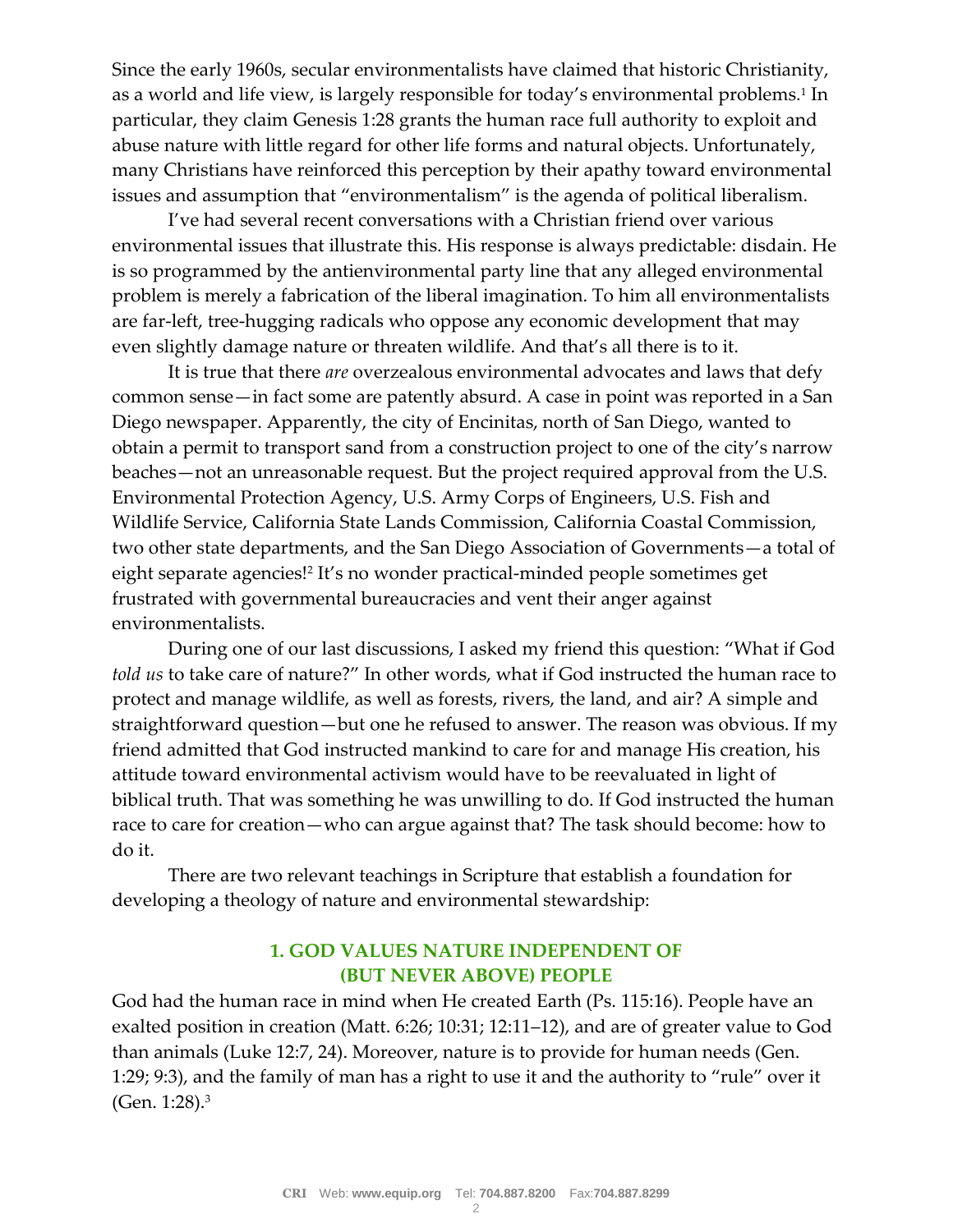Nevertheless, throughout the Bible, from Genesis 1 (*all* creation is "very good" v. 31) through Revelation ("'The time has come…for destroying those who destroy the earth'"—Rev. 11:18), Scripture reveals that nature and wildlife are valuable to God *independent* of (but not above) humanity. It does *not* teach that God created the Earth solely for human consumption and comfort. Nor does the Bible give people permission to exploit nature or abuse the creatures with which we share the planet. They don't belong to us; they belong to God: "The earth is the Lord's, and everything in it, the world, and all who live in it" (Ps. 24:1).

The biblical fact is that God loves, provides for, and has great concern for the welfare of nature. He created a world designed to support animal life apart from humanity. Before the first creatures were spoken into existence, God created vegetation to produce "plants bearing seed according to their kinds and trees bearing fruit with seed in it according to their kinds" (Gen. 1:12). Thus, food and shelter were available when animal life began to inhabit the Earth (Gen. 1:30). After their creation, God charged the sea life, the birds of the air, and land-dwelling "livestock, creatures that move along the ground, and wild animals" to multiply and fill the seas and cover the Earth (Gen. 1:20–25). He gave rain "to water a land where no man lives, a desert with no one in it, to satisfy a desolate wasteland and make it sprout with grass" (Job 38:26– 27).

Prior to the worldwide flood, God took great care to save both wild and domesticated animals by placing them in the ark with Noah and his family (Gen. 6:19– 7:3). God didn't recreate animal life after the flood—He preserved it. Later, when the floodwaters had receded and the animals were released to repopulate the Earth (Gen. 8:17–18), God made a covenant that included *all* animal life: "Then God said to Noah and to his sons with him: 'I now establish my covenant with you and with your descendants after you and with every living creature that is with you—the birds, the livestock, and all the wild animals, all those that came out of the ark with you—every living creature on earth. I establish my covenant with you: Never again will all life be cut off by the waters of a flood; never again will there be a flood to destroy the earth'" (Gen. 9:8–11).

The prophet Hosea spoke of another covenant that would occur in the distant, eschatological future, which will also include animals: "In that day I will make a covenant for them with the beasts of the field and the birds of the air and the creatures that move along the ground. Bow and sword and battle I will abolish from the land, so that all may lie down in safety" (Hos. 2:18).

Throughout the Bible, animals have more than incidental roles in the affairs of people. Part of King Solomon's wisdom was that "he described plant life, from the cedar of Lebanon to the hyssop that grows out of walls. He also taught about animals and birds, reptiles and fish" (1 Kings 4:33). Job tells his accusers that people can learn from animals (12:7). Sometimes God used animals for specific and unusual purposes. When God instructed the prophet Elijah to go into hiding, He used ravens to bring him food (1 Kings 17:1–5). God used a great fish to save Jonah's life (Jon. 1:17) and a small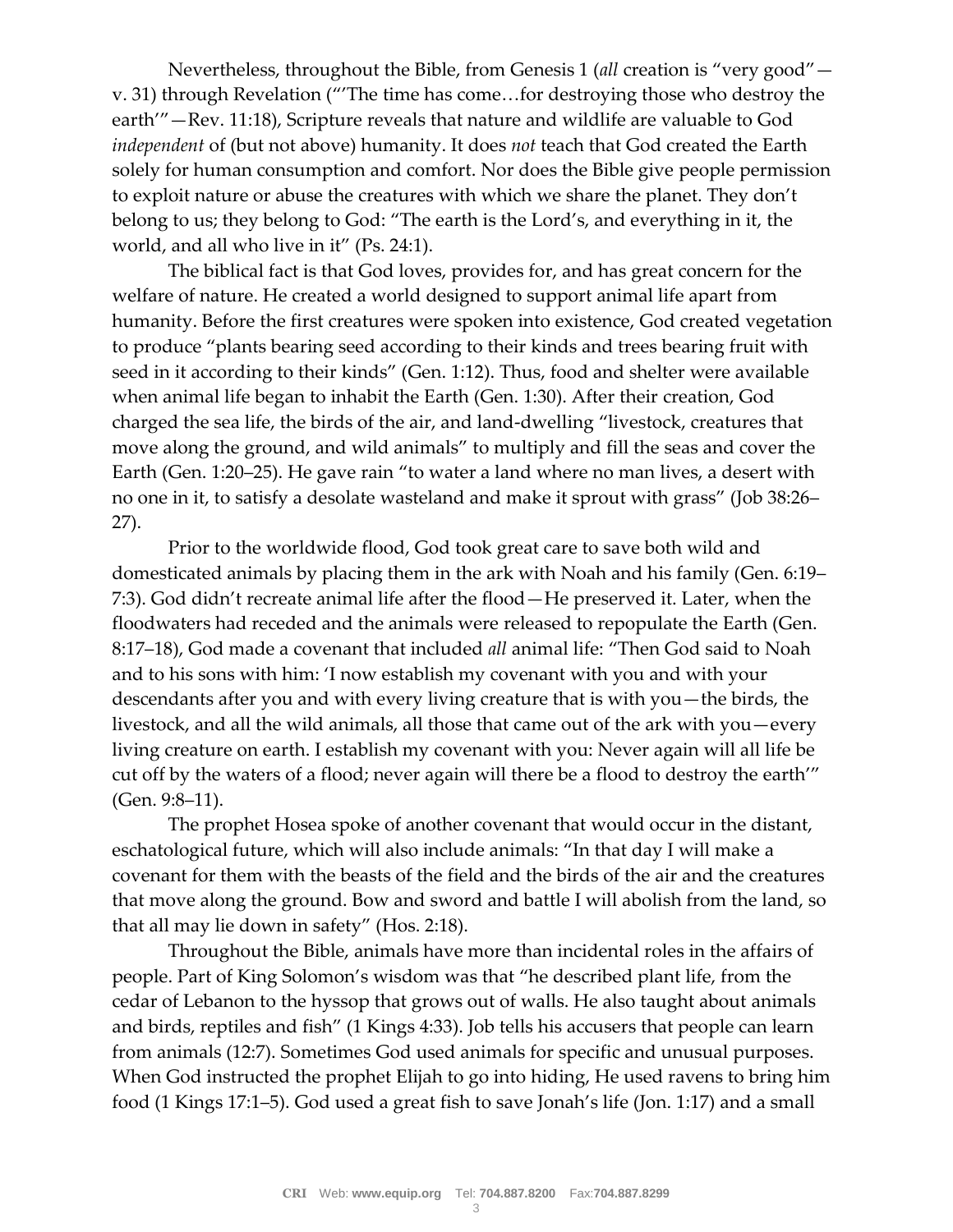fish to provide the money for Jesus and Peter to pay the temple tax (Matt. 17:24–27). Animals even accompanied Jesus during His temptation in the wilderness (Mark 1:13). And, strangest of all, in the account of Balaam and his donkey, it was the donkey—not Balaam—that saw the angel sent to prevent Balaam from doing evil (Num. 22).

God further demonstrated His love and care for animals—alongside His love and care for people—in the Sabbath year instructions given to the Israelites: "For six years you are to sow your fields and harvest the crops, but during the seventh year let the land lie unplowed and unused. Then the poor among your people may get food from it and the *wild animals* may eat what they leave. Do the same with your vineyard and your olive grove" (Exod. 23:10–11, emphasis added; cf. Lev. 25:1–7).

Elsewhere Moses stated, "If you come across a bird's nest beside the road, either in a tree or on the ground, and the mother is sitting on the young or on the eggs, do not take the mother with the young. You may take the young, but be sure to let the mother go" (Deut. 22:6). Here we see instructions to preserve breeding populations of animals harvested for human consumption. Had this injunction been followed throughout human history, there would be fewer endangered species today.

God is equally concerned that people treat domesticated animals humanely. This is expressed in Proverbs 12:10: "A righteous man cares for the need of his animals." Similarly, Moses wrote, "Six days do your work, but on the seventh day do not work, so that your ox and your donkey may rest" (Exod. 23:12). Elsewhere Moses wrote, "If you see your brother's donkey or his ox fallen on the road, do not ignore it. Help him get it to its feet" (Deut. 22:4); "Do not muzzle an ox while it is treading out the grain" (i.e., allow it to eat some of the grain; Deut. 25:4). Even the Ten Commandments have a provision to care for domesticated animals: "Six days you shall labor and do all your work, but the seventh day is a Sabbath to the Lord your God. On it you shall not do any work, neither you, nor your son or daughter, nor your manservant or maidservant, *nor your animals*" (Exod. 20:9–10, emphasis added).

A fascinating, but less familiar, example of God's concern for domesticated animals is found in Jonah. After the prophet warned the Ninevites that they would be destroyed in forty days unless they repented, the king of Nineveh decreed that not only the people, but domestic animals fast and be covered with sackcloth (Jonah 3:7–8). Later, after the Ninevites repented, God conversed with Jonah (who was still angry because the hated Assyrians were spared) and revealed His compassion not only for the people, but for the animals: "Nineveh has more than a hundred and twenty thousand people who cannot tell their right hand from their left, and many cattle as well. Should I not be concerned about that great city" (4:11)? God requires humane treatment for wild and domesticated animals.

Nowhere does the Bible communicate God's love and joy for nature more beautifully, passionately, and poetically than Psalm 104. It recounts how God carefully prepared nature to support plant and animal life. It speaks of forest animals and sea life, of wild donkeys and wild goats, of birds, cattle, hyraxes, and lions. Psalm 104 reveals that all of these creatures depend on God for food and shelter—indeed, for the very breath of life: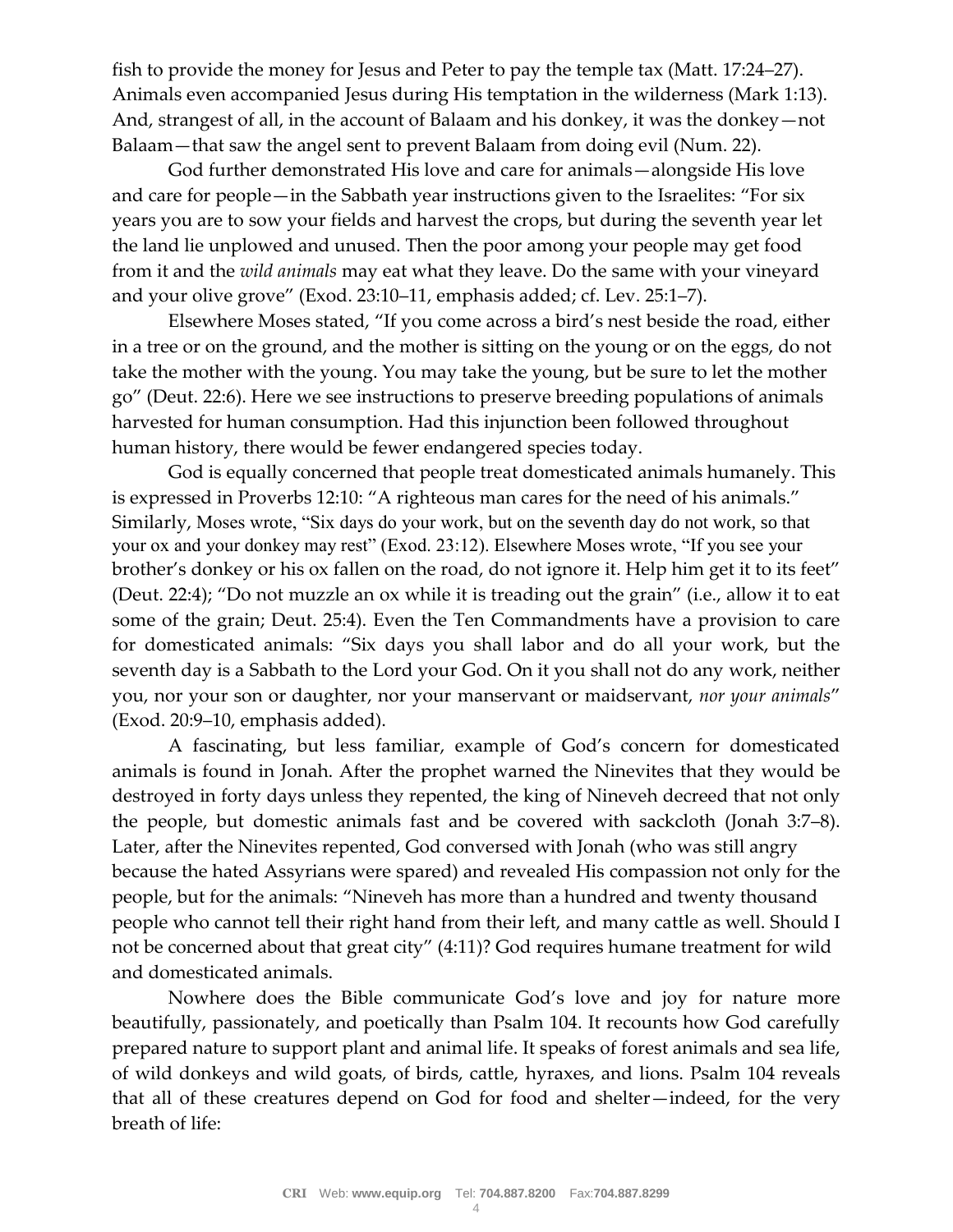He makes springs pour water into the ravines; it flows between the mountains. They give water to all the beasts of the field; the wild donkeys quench their thirst. The birds of the air nest by the waters; they sing among the branches.… The trees of the LORD are well watered, the cedars of Lebanon that he planted. There the birds make their nests; the stork has its home in the pine trees. The high mountains belong to the wild goats; the crags are a refuge for the coneys [hyraxes].… You bring darkness, it becomes night, and all the beasts of the forest prowl. The lions roar for their prey and seek their food from God.… How many are your works, O LORD! In wisdom you made them all; the earth is full of your creatures. There is the sea, vast and spacious, teeming with creatures beyond number living things both large and small.… These all look to you to give their food at the proper time. When you give it to them, they gather it up; when you open your hand, they are satisfied with good things. When you hide your face, they are terrified; when you take away their breath, they die and return to the dust. When you send your Spirit, they are created, and you renew the face of the earth. (vv. 10–12; 16–18; 20–21; 24–25; 27–30)

Why does God express such heartfelt and earnest concern for nonhuman life? Because He values nature and the animals He created—and He derives immense joy from them: "For every animal of the forest is mine, and the cattle on a thousand hills. I know every bird in the mountains, and the creatures of the field are mine" (Ps. 50:10–11).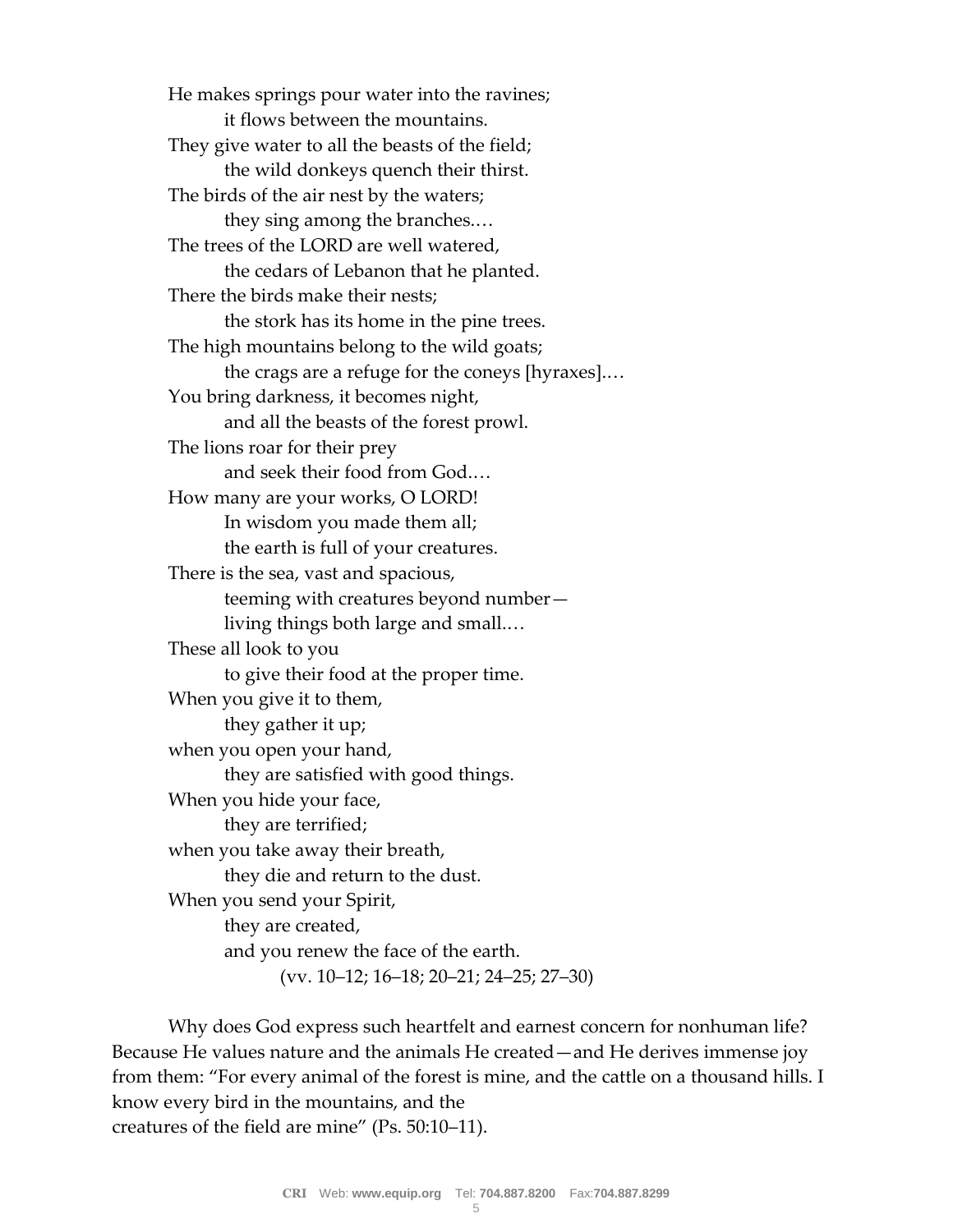## 2. GOD GAVE HUMANS STEWARDSHIP RESPONSIBILITIES OVER CREATION

If God loves, finds joy in, and cares for nature—and did not give people carte blanche to use it solely for human consumption and comfort—what does Genesis 1:28 mean when it instructs mankind to "subdue" the Earth and to "have dominion" over "every living thing" (KJV)? It means stewardship. Nature and nonhuman life belong to God (Ps. 24:1), but He gave the entire human race the responsibility to be His caretakers over creation.

In terms of purely *physical* creation, human beings are no different than other animals; we also depend on a healthy physical environment in order to survive. God said to Job, "Look at the Behemoth, which I made along with you" (Job 40:15). Likewise, Solomon wrote, "Man's [his physical body] fate is like that of the animals; the same fate awaits them both: As one dies, so dies the other. All have the same breath; man has no advantage over the animal.…All go to the same place; all come from dust, and to dust all return" (Eccl. 3:19–20).

This is only half the biblical story, however. As we saw, the Bible also reveals that people have an exalted position in creation. We are the "crown" of God's creation, the culmination of the creation week (Ps. 8:4–6). In order to understand the relationship that exists between people and the rest of created life, it must be understood that the human race has a dual position in nature. Although *Homo sapiens* are one of countless millions of created life forms, we are unique and special to God (Ps. 139:13–16). Only people were created in His image (Gen. 1:26–27).

Being created in the divine image is to be endowed with responsibilities. This truth is important to understand in terms of developing a theology of nature. God ordained mankind to be stewards over nature and nonhuman life; we are to have the same loving concern for nature that God does. We are to care for it, protect it, maintain it, nurture it, and even, in a sense, "save" it (e.g., from exploitation and abuse).

Before we explore biblical stewardship, we need to examine a controversial passage in Genesis. It *appears* to contradict my assertion that God has *not* given the human race carte blanche to use nature as they choose without any regard for other created life. Critics almost universally use this passage to support their claim that the Bible promotes an exploitive attitude toward nature. I'm referring to Genesis 1:27–28, especially as it's worded in the *Authorized King James Version*: "So God created man in his own image, in the image of God created he him; male and female created he them. And God blessed them, and God said unto them, Be fruitful, and multiply, and replenish the earth, and subdue it: and have dominion over the fish of the sea, and over the fowl of the air, and over every living thing that moveth upon the earth."

What, exactly, does the Bible mean when it exhorts the human race to "subdue" the Earth and to have "dominion" over nature? Does this passage allow—even encourage—people to misuse nature if it benefits humanity? No, it doesn't.

The closest related passages to Genesis 1:27–28 are found in Genesis chapter 2. This chapter provides additional details about the creation of the first man and woman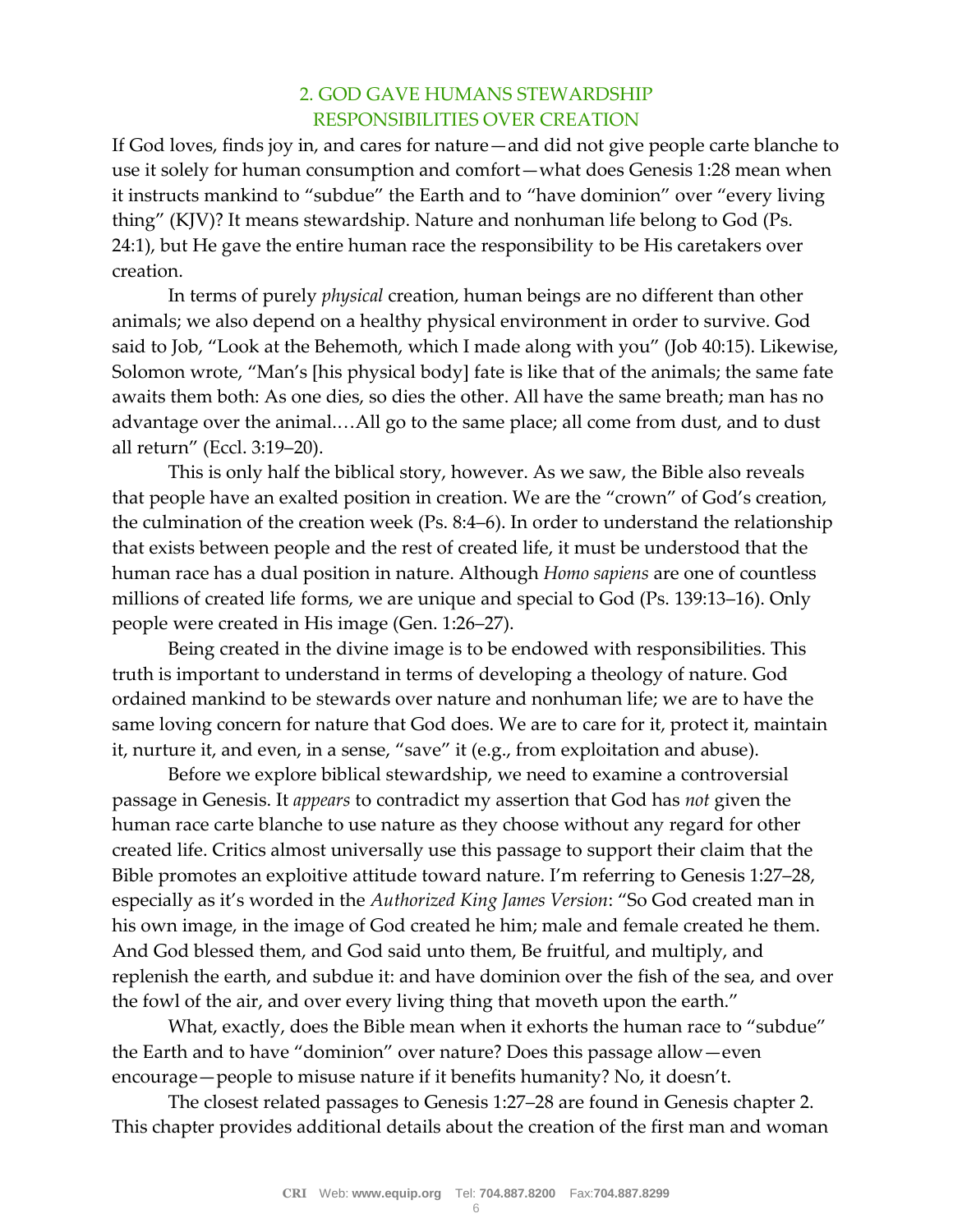and the physical environment in which they lived. We'll examine the passages in Genesis 2 that are related to Genesis 1:27–28.

*The LORD God formed the man from the dust of the ground and breathed into his nostrils the breath of life, and the man became a living being.*

*Now the LORD God had planted a garden in the east, in Eden; and there he put the man he had formed (2:7–8).*

*The LORD God took the man and put him in the Garden of Eden to work it and take care of it (2:15).*

*So the LORD God caused the man to fall into a deep sleep; and while he was sleeping, he took one of the man's ribs and closed up the place with flesh. Then the LORD God made a woman from the rib he had taken out of the man, and he brought her to the man (2:21–22).*

Genesis 2:7–8 relates that God created a garden in Eden and placed Adam, the first man, in it. Genesis 2:15 adds that Adam was instructed to "take care of" the garden. Only later, after these events occurred, did God create Eve, the first woman (21–22). In light of this chronology, it's important to understand that God's instructions to subdue" the Earth and to have "dominion" over nature was given *after* Eve was created and while the couple was living in the garden of Eden. How do we know this? The so-called dominion instructions were given to *both* Adam and Eve (Gen. 1:27–28). Thus, since Eve was created after Adam was placed in the garden—and before their banishment from Eden (chap. 3)—the "subdue" and "dominion" instructions had to have been given while the couple resided in the garden.

Why is this important? Because the harsh-sounding words "subdue" and "dominion" in Genesis 1:28 are softened and qualified due to the garden setting where the instructions were given. The natural environment in which Adam and Eve lived before the Fall was a paradise. It was free of thorns, thistles, and ferocious animals. It's preposterous to think that the injunction to subdue the Earth and to have dominion over nature had anything to do with battling and destroying nature. There was nothing to conquer in the garden of Eden! Fulfilling Adam and Eve's nutritional and other physical needs in the garden would not have necessitated toil and hardship. The couple could effortlessly select their food from the abundant plant life surrounding them (Gen. 2:9, 16). They didn't even have to water the garden (v. 10). Whatever "subdue" and "dominion" mean in Genesis 1:28, they do not carry a despotic connotation or suggest the freedom to exploit nature.

Dominion in the sense of absolute authority is only the prerogative of God whether it concerns nature or anything else. The words "subdue" and "dominion" imply that people have a *stewardship* or caretaker's role over nature. People are custodians; they do not own the Earth.

The Bible illustrates the concept of biblical stewardship in several places. Perhaps the best illustration is found in the parable of the talents (Matt. 25:14–30). This parable speaks about a man who went on a long journey and entrusted his possessions to his slaves. He gave "talents" (large sums of money) to three of his slaves (vv. 14–15). When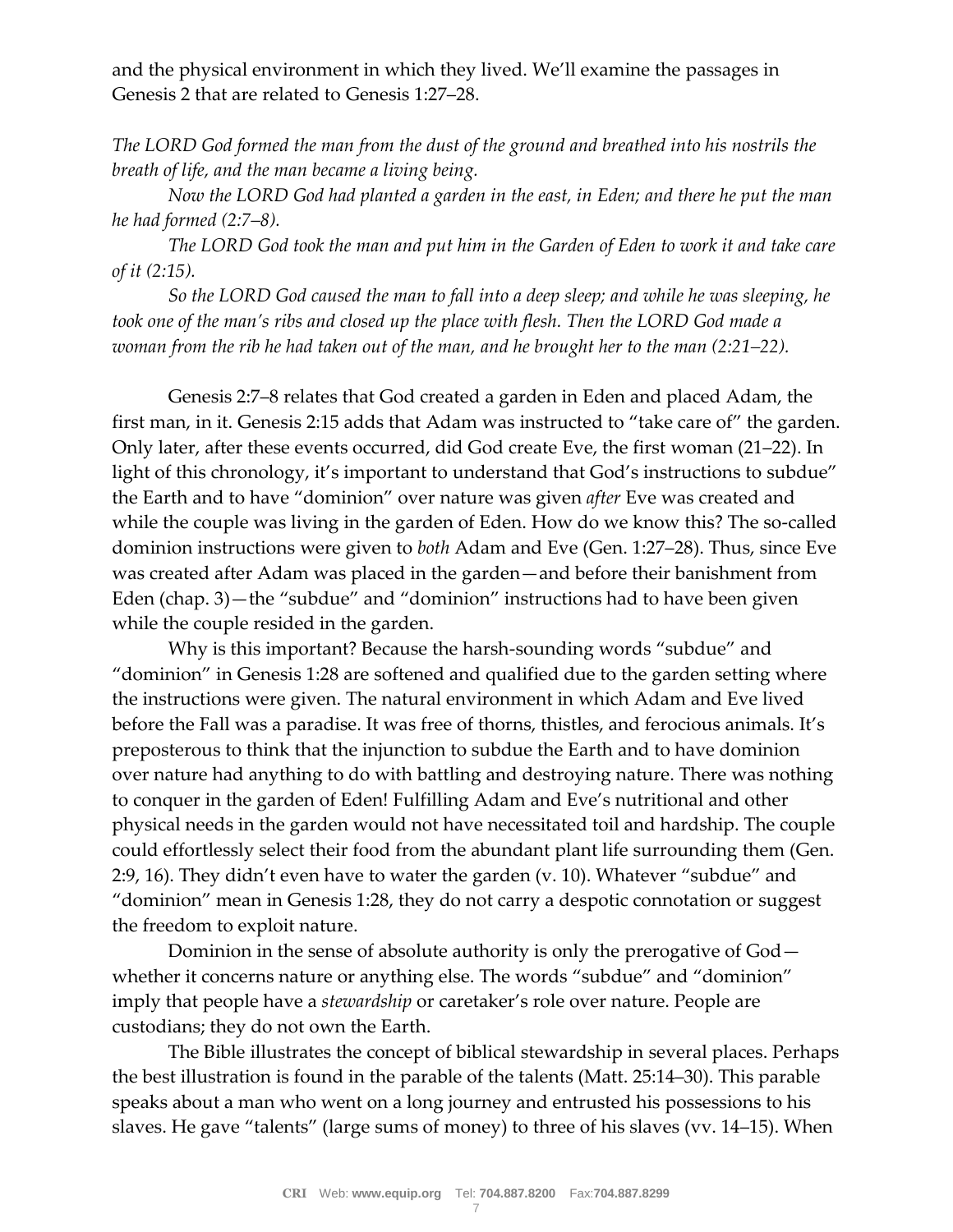the master returned, he confronted the slaves to see how well they invested his money. Two of the slaves doubled the amount entrusted to them and were rewarded for their faithfulness. But the third slave failed to use his talent wisely and was severely punished.

In like manner, nature belongs to God—but He appointed the human race to be His stewards. Our responsibility is to care for the owner's (God's) property (cf. Lev. 25:23). And like the slaves in the parable of the talents, people will be held accountable for how well they perform this task that the Master entrusted to them.

This model of stewardship comes to life in Genesis 2:15: "The LORD God took the man and put him in the Garden of Eden to work it and take care of it." The Hebrew word in this passage for " work" is *abad*, which is most often translated as "serve," though it may also be translated "cultivate." Likewise, the Hebrew word for "take care of it" is *shamar*, a word that implies watching over something, guarding and preserving it. The Hebrew meaning of these two words clearly instructs the first couple to watch over and tend the garden. Neither usage allows for plunder, exploitation, or abuse.

Adam's caretaker role in nature was further illustrated when God instructed him to name the animals in Genesis 2:19. By relegating this authority to Adam, God not only demonstrated His personal interest in, and concern for, the animals He created, but also His desire for Adam to take responsibility for them. (By analogy, when people name their pets, they demonstrate their affection and assume the responsibility to take care of them.)

A similar stewardship role was later given to Noah. God commanded Noah to preserve in the ark a genetic stock of two of *every* kind of living creature (Gen. 6:19). This command was not qualified, so it must have included so-called "vermin" and predators. Thus, Noah's stewardship responsibilities included all creatures, not just those that serve and are profitable to people.

God's stewardship charge continued with the rise of the Jewish nation. Thousands of years before modern environmental laws, God required the Hebrews to curb pollution by properly disposing waste products (Deut. 23:12–13) and to avoid sowing their fields every seventh year in order to restore the soil (Lev. 25:2–5). (This was also to allow poor people and *wild animals* to eat what was left—see Exodus 23:11.) God also taught the Hebrews not to eat the fruit of newly planted trees for five years until the trees had time to mature (Lev. 19:23–25). During the conquest of Canaan, God instructed the Israelites to use only nonfruit trees to construct their siege machines: "Are the trees of the field people, that you should besiege them?" (Deut. 20:19).

God's divine command for Adam to tend and care for the garden of Eden; Noah to preserve and care for the animals God would use to repopulate the Earth; and the Israelites to be careful stewards of the land God provided them can be extrapolated to include the entire human race and *today's* natural world. Nowhere does the Bible teach that God's edict to care for nature was limited to just Adam in the garden or to Noah and the Israelites. The entire human race receives the stewardship mandate.

The doctrine of stewardship—applied to nature and harmonized with the correct biblical meaning of subdue and dominion—acknowledges that nature is God's property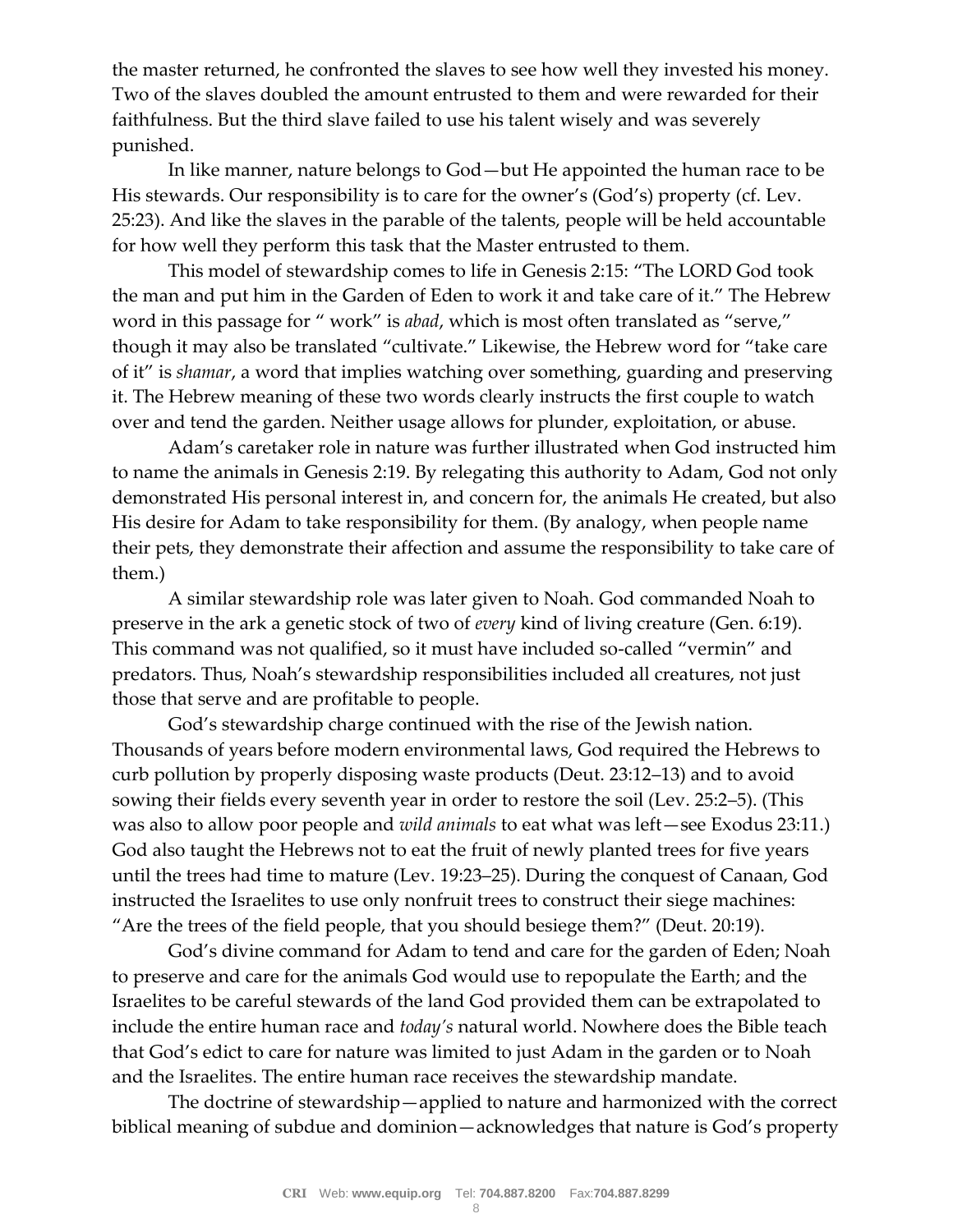and that He delegated a caretaker's role to humanity. A steward does not own what he or she protects. With this responsibility comes accountability. As the parable of the talents illustrates, we will be rewarded if we perform our stewardship role well—and can expect punishment if we don't. Church historian and theologian Geoffrey Bromiley put it like this: God "will have words of commendation for those who work for the integrity of creation and words of rebuke for those who abuse his handiwork to selfish or wicked ends."<sup>4</sup>

Unfortunately, the human race has failed to take its stewardship responsibilities over nature seriously—and we see the consequences of this everywhere across the globe: the extinction of thousands of plant and animal species; huge tracts of the Earth spoiled and contaminated; air and water pollution; loss of scenic rivers, forests, wetlands, and other irreplaceable wild habitats. The Bible teaches that God will hold mankind accountable for this disastrous irresponsibility. Revelation gives a grim warning of the fate of rebellious humanity that includes punishing people who "destroy the earth":

"The nations were angry; and your wrath has come. The time has come for judging the dead, and for rewarding your servants the prophets and your saints and those who reverence your name, both small and great *and for destroying those who destroy the earth.*" (Rev. 11:18, emphasis added)

Commenting on this passage, Bible expositor Warren Wiersbe explained:

*Sinful man has polluted and destroyed God's wonderful creation; and he is going to pay for it.…Creation is for God's praise and pleasure, and man has no right to usurp that which rightfully belongs to God.…*

*"[Those who] destroy the earth" refers to the rebellious earth-dwellers who will not submit to God. How ironic that these people live for the earth and its pleasures, yet at the same time are destroying the very earth that they worship! When man forgets that God is the Creator and he is the creature, he begins to exploit his God-given resources, and this brings destruction. Man is a steward of creation, not the owner.*<sup>5</sup>

The mindset that all environmentalists are liberal radicals not only hinders real progress in identifying and formulating strategies to combat potentially serious environmental problems, but it gives Christianity an ecological black eye—and compromises what could be tremendous evangelistic opportunities. Christian environmental activism can have great appeal to secular and New Age unbelievers who